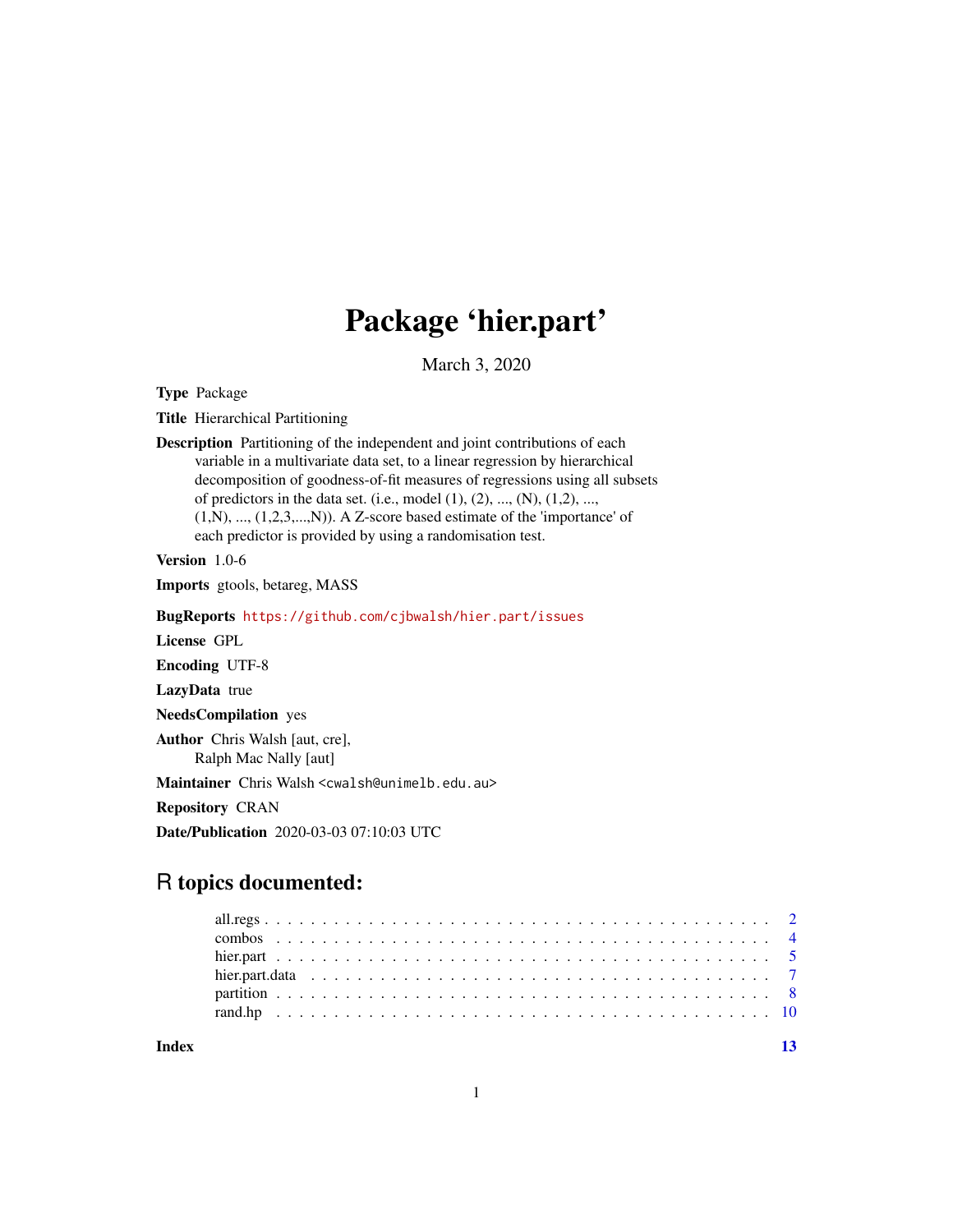#### Description

Calculates goodness of fit measures for regressions of a single response variable to all combinations of N predictor variables

#### Usage

```
all.regs(y, xcan,
         family = c("gaussian", "binomial", "Gamma", "inverse.gaussian",
                    "poisson","quasi", "quasibinomial","quasipoisson",
                    "beta","ordinal"),
         link = c("logit", "probit", "cloglog", "cauchit", "loglog"),
         gof = c("Rsqu", "RMSPE", "logLik"),
         print.vars = FALSE, ...)
```
#### Arguments

| y          | a vector containing the response variable                                                                                                                                                                                                                                                                                                                                                                                                                                                                    |
|------------|--------------------------------------------------------------------------------------------------------------------------------------------------------------------------------------------------------------------------------------------------------------------------------------------------------------------------------------------------------------------------------------------------------------------------------------------------------------------------------------------------------------|
| xcan       | a data.frame containing the n predictors                                                                                                                                                                                                                                                                                                                                                                                                                                                                     |
| family     | a character string naming a family function used by stats:: glm (See stats:: family<br>for details of family functions). Valid values are "gaussian", "binomial", "Gamma",<br>"inverse.gaussian", "poisson", "quasi", "quasibinomial", "quasipoisson". Alter-<br>natively a value of "beta" will use the betareg: : betareg beta regression model,<br>or "ordinal" will use the MASS:: polr ordered logistic or probit regression. For<br>these last two options, a value for the link argument is required. |
| link       | character specification of the link function, only used if family = "beta" or "ordi-<br>nal". For "beta", this argument equals the "link" argument in betareg:: betareg.<br>For "ordinal", it equals the "method" argument in $MASS$ : : polr, where "logit" =<br>"logistic".                                                                                                                                                                                                                                |
| gof        | Goodness-of-fit measure. Currently "RMSPE", Root-mean-square 'prediction'<br>error, "logLik", Log-Likelihood or "Rsqu", R-squared. R-squared is only appli-<br>cable if $family = "Gaussian".$                                                                                                                                                                                                                                                                                                               |
| print.vars | if FALSE, the function returns a vector of goodness-of-fit measures. If TRUE, a<br>data frame is returned with first column listing predictor variable combinations<br>and the second column listing goodness-of-fit measures.                                                                                                                                                                                                                                                                               |
| $\cdots$   | additional arguments to passed to glm, betareg:: betareg, or MASS:: polr                                                                                                                                                                                                                                                                                                                                                                                                                                     |
|            |                                                                                                                                                                                                                                                                                                                                                                                                                                                                                                              |

#### Details

This function calculates goodness of fit measures for the entire hierarchy of models using all combinations of N predictors, and returns them as an ordered list ready for input into the function partition.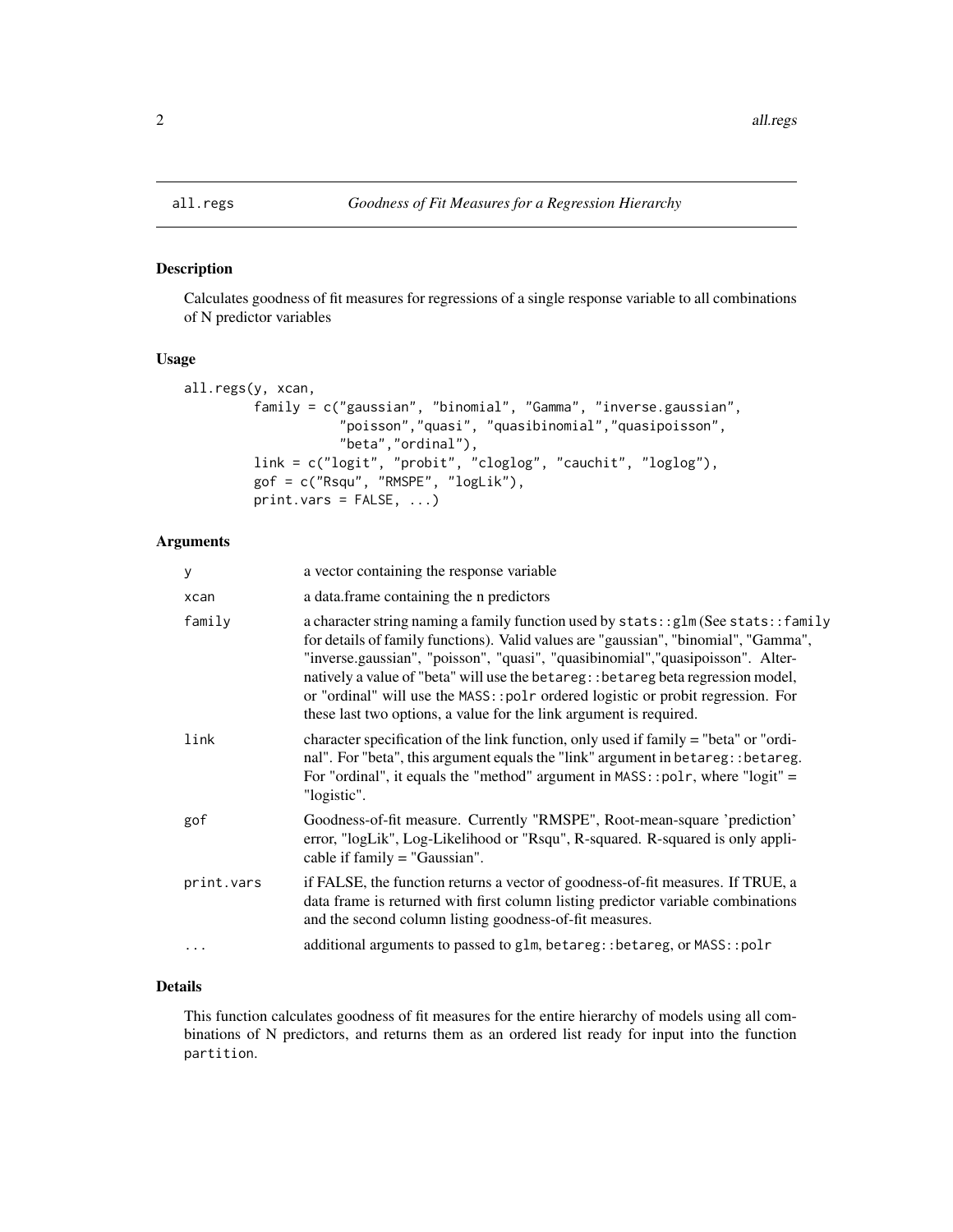#### <span id="page-2-0"></span>all.regs 3

#### Value

gfs If print.vars is FALSE, a vector of goodness of fit measures for all combinations of predictors in the hierarchy or, if print.vars is TRUE, a data frame listing all combinations of predictor variables in the first column in ascending order, and the corresponding goodness of fit measure for the model using those variables

#### Author(s)

Chris Walsh <cwalsh@unimelb.edu.au>.

#### References

Hatt, B. E., Fletcher, T. D., Walsh, C. J. and Taylor, S. L. 2004 The influence of urban density and drainage infrastructure on the concentrations and loads of pollutants in small streams. *Environmental Management* 34, 112–124.

Walsh, C. J., Papas, P. J., Crowther, D., Sim, P. T., and Yoo, J. 2004 Stormwater drainage pipes as a threat to a stream-dwelling amphipod of conservation significance, *Austrogammarus australis*, in southeastern Australia. *Biodiversity and Conservation* 13, 781–793.

#### See Also

[hier.part](#page-4-1), [partition](#page-7-1), [rand.hp](#page-9-1)

#### Examples

```
#linear regression of log(electrical conductivity) in streams
#against seven independent variables describing catchment
#characteristics (from Hatt et al. 2004).
```

```
data(urbanwq)
env <- urbanwq[,2:8]
all.regs(urbanwq$lec, env, fam = "gaussian", gof = "Rsqu",
         print.vars = TRUE)
```
#logistic regression of an amphipod species occurrence in #streams against four independent variables describing #catchment characteristics (from Walsh et al. 2004).

```
data(amphipod)
env1 <- amphipod[,2:5]
all.regs(amphipod$australis, env1, fam = "binomial",
         gof = "logLik", print.vars = TRUE)
```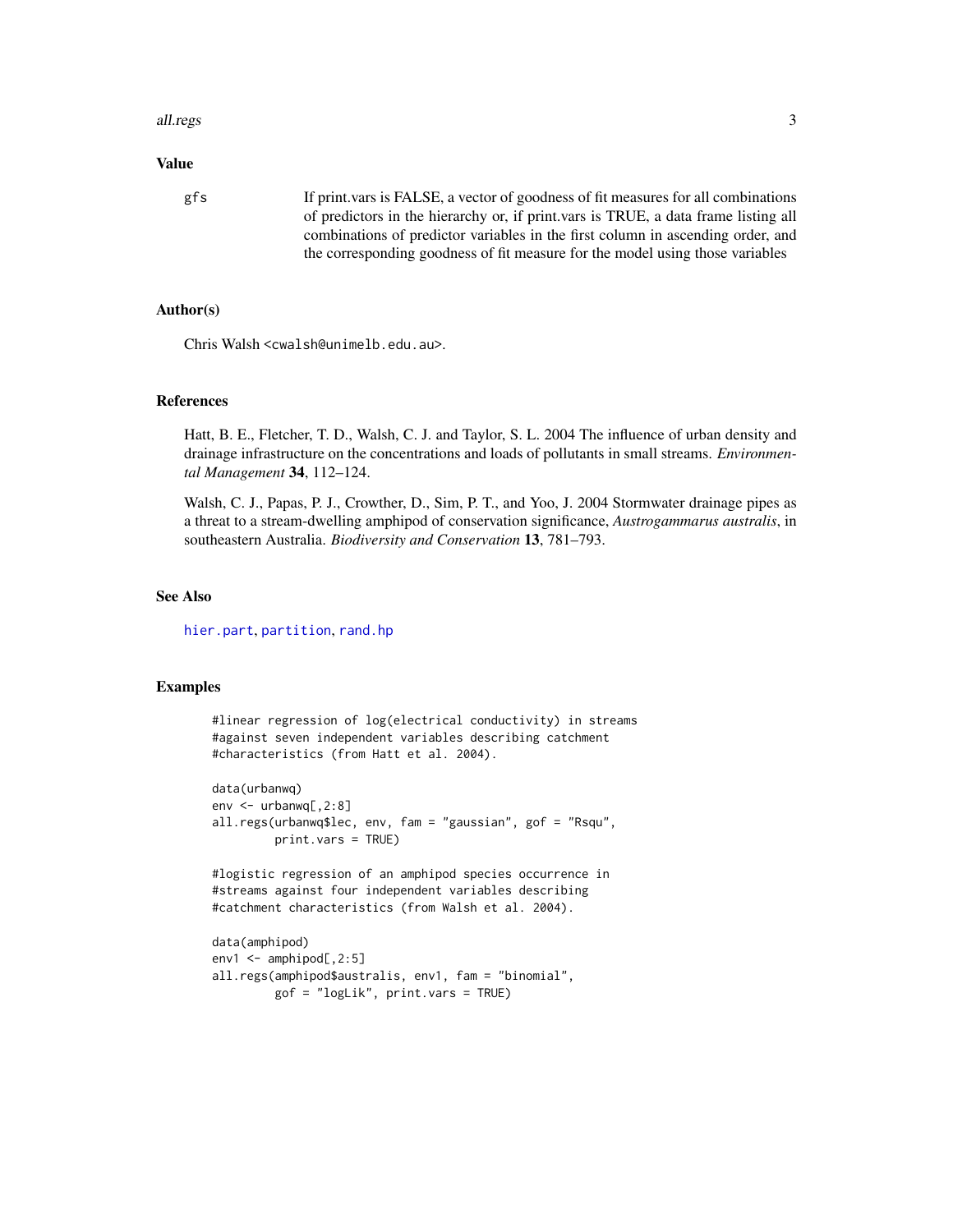<span id="page-3-0"></span>

#### Description

Lists a matrix of combinations of 1 to n variables in ascending order

#### Usage

combos(n)

#### Arguments

n an integer: the number of variables

#### Details

Lists hierarchy of all possible combinations of n variables in ascending order, starting with 1 variable, then all combinations of 2 variables, and so on until the one combination with all n variables. This function is used by all.regs to structure the models required for hierarchical partitioning.

#### Value

a list containing

| ragged | a matrix with zeroes in empty elements and 1 in column 1, 2 in column 2  n in<br>column n for full elements |
|--------|-------------------------------------------------------------------------------------------------------------|
| binarv | a matrix as for ragged, but with 1 in all full elements                                                     |

#### Author(s)

Chris Walsh <cwalsh@unimelb.edu.au>

#### See Also

[all.regs](#page-1-1)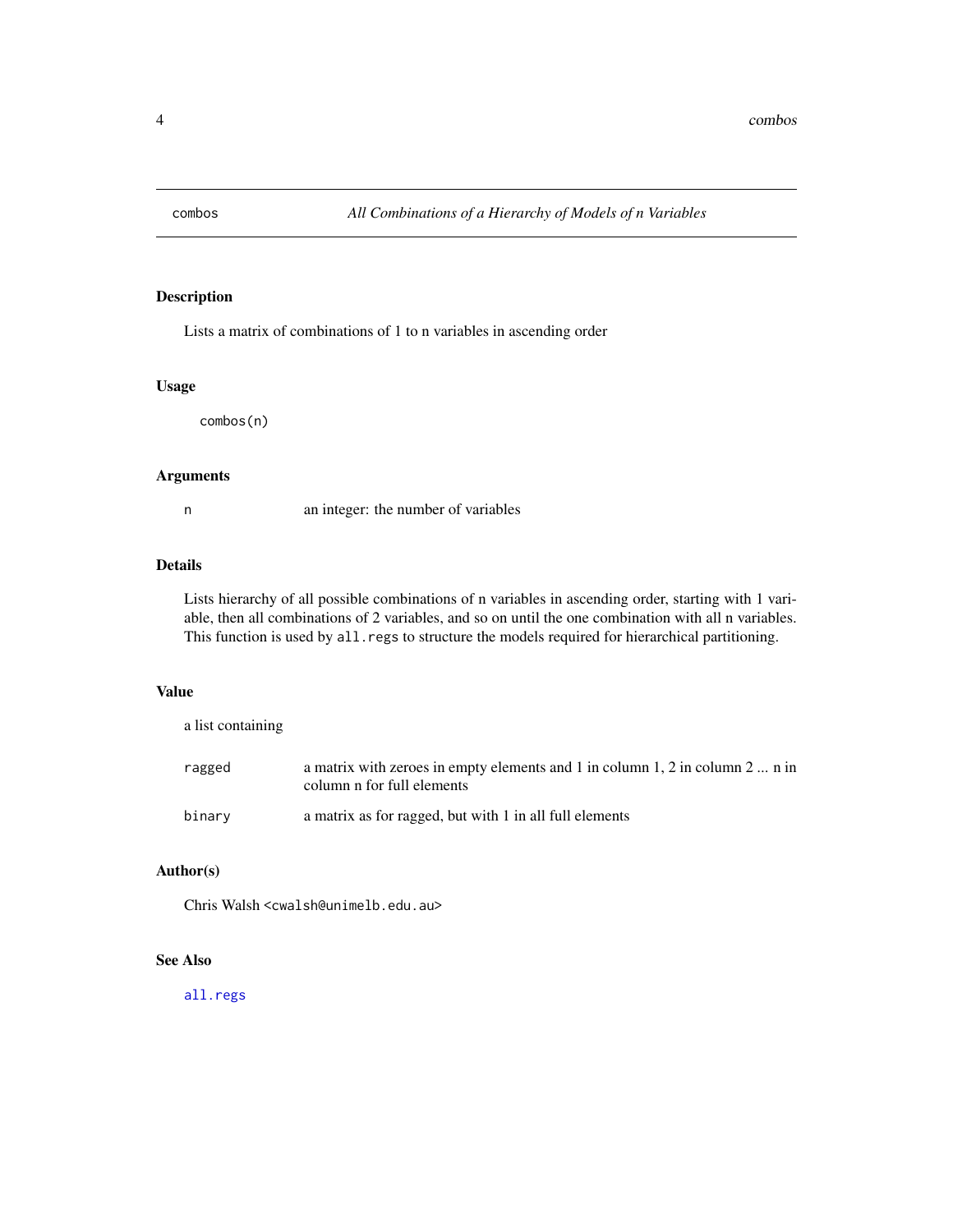<span id="page-4-1"></span><span id="page-4-0"></span>

#### Description

Partitions variance in a multivariate dataset

#### Usage

```
hier.part(y, xcan,
          family = c("gaussian", "binomial", "Gamma", "inverse.gaussian",
                    "poisson", "quasi", "quasibinomial", "quasipoisson",
                    "beta", "ordinal"),
          link = c("logit", "probit", "cloglog", "cauchit", "loglog"),
          gof = c("Rsqu", "RMSPE", "logLik"),
          barplot = TRUE, ...
```
#### Arguments

| У         | a vector containing the response variable                                                                                                                                                                                                                                                                                                                                                                                                                                                                    |
|-----------|--------------------------------------------------------------------------------------------------------------------------------------------------------------------------------------------------------------------------------------------------------------------------------------------------------------------------------------------------------------------------------------------------------------------------------------------------------------------------------------------------------------|
| xcan      | a data. frame containing the n predictors                                                                                                                                                                                                                                                                                                                                                                                                                                                                    |
| family    | a character string naming a family function used by stats:: glm (See stats:: family<br>for details of family functions). Valid values are "gaussian", "binomial", "Gamma",<br>"inverse.gaussian", "poisson", "quasi", "quasibinomial", "quasipoisson". Alter-<br>natively a value of "beta" will use the betareg: : betareg beta regression model,<br>or "ordinal" will use the MASS:: polr ordered logistic or probit regression. For<br>these last two options, a value for the link argument is required. |
| link      | character specification of the link function, only used if family = "beta" or "ordi-<br>nal". For "beta", this argument equals the "link" argument in betareg: : betareg.<br>For "ordinal", it equals the "method" argument in $MASS$ : : polr, where "logit" =<br>"logistic".                                                                                                                                                                                                                               |
| gof       | Goodness-of-fit measure. Currently "RMSPE", Root-mean-square 'prediction'<br>error, "logLik", Log-Likelihood or "Rsqu", R-squared. R-squared is only appli-<br>cable if $family = "Gaussian".$                                                                                                                                                                                                                                                                                                               |
| barplot   | If TRUE, a barplot of I and J for each variable is plotted expressed as percentage<br>of total explained variance.                                                                                                                                                                                                                                                                                                                                                                                           |
| $\ddotsc$ | additional arguments to passed to glm, betareg: : betareg, or MASS: : polr                                                                                                                                                                                                                                                                                                                                                                                                                                   |

#### Details

This function calculates goodness-of-fit measures for the full hierarchy of models using all combinations of N predictor variables using the function all.regs. The function takes the list of goodness-of-fit measures and, using the partition function, applies the hierarchical partitioning algorithm of Chevan and Sutherland (1991) to return a table listing each predictor, its independent contribution (I) and its conjoint contribution with all other variables (J), which cannot be ascribed separately to any one predictor.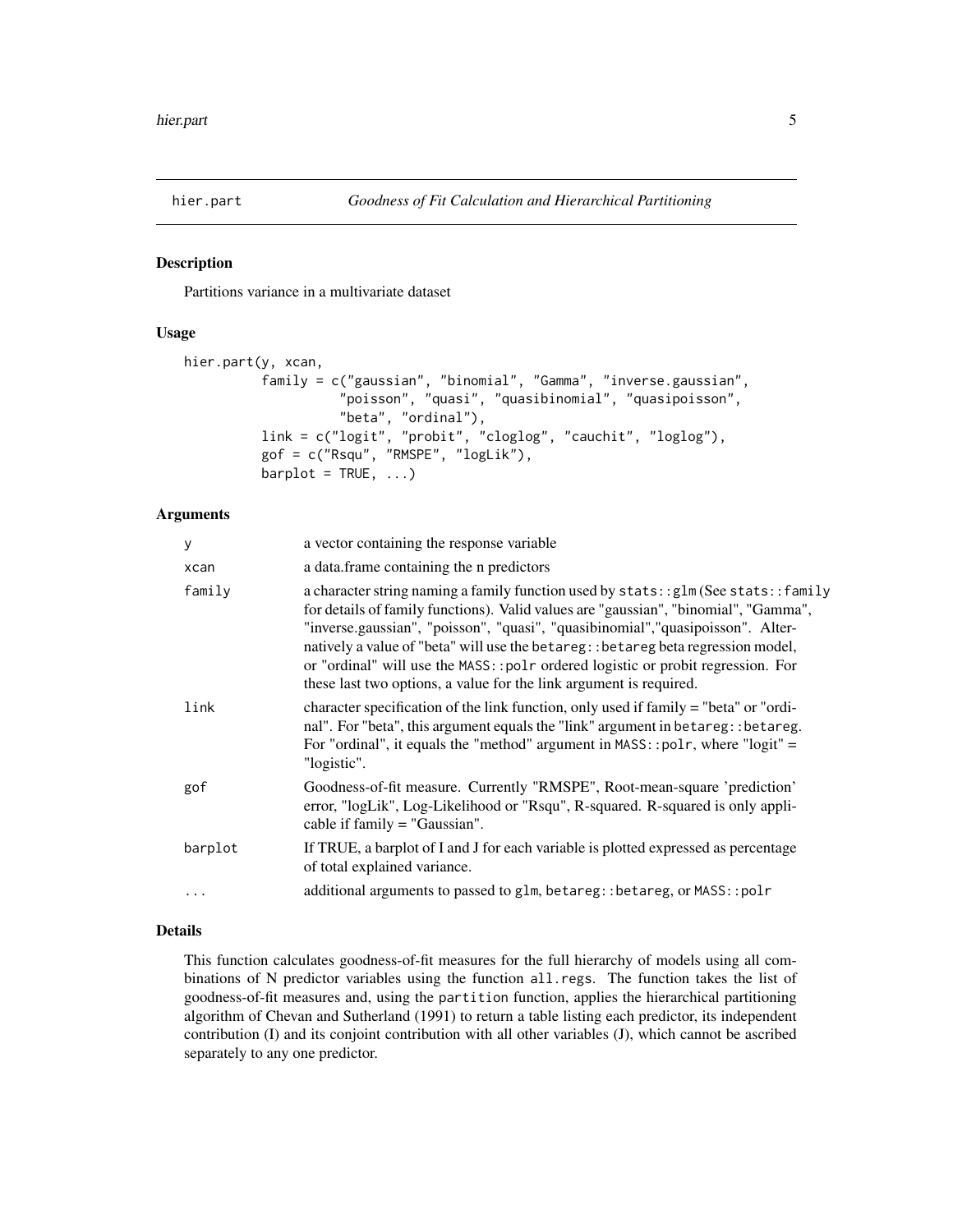Earlier versions of the hier.part package  $(<1.0$ ) produced a matrix and barplot of percentage distribution of effects as a percentage of the sum of all Is and Js, as shown in Hatt et al. (2004) and Walsh et al. (2004). The current version plots the percentage distribution of independent effects only. The sum of Is equals the goodness-of-fit measure for the full model less the goodness-of-fit value of the null model.

The distribution of joint effects shows the relative contribution of each variable to shared variability in the full model. Negative joint effects are possible for variables that act as 'suppressors' of other variables (Chevan and Sutherland 1991).

The partition routine will not run for more than 12 predictors, but data sets with more than this number of predictors are unlikely to identify 'important' predictors.

#### Value

a list containing

| gfs          | a data frame or vector listing all combinations of predictors in the first column<br>in ascending order, and the corresponding goodness of fit measure for the model<br>using those predictors. |
|--------------|-------------------------------------------------------------------------------------------------------------------------------------------------------------------------------------------------|
| $_{\rm{IJ}}$ | a data frame of I, the independent and J the joint contribution for each predictor.                                                                                                             |
| I.perc       | a data frame of I as a percentage of total explained variance                                                                                                                                   |
| params       | a list of parameters used in the analysis, comprising: full model formula, family,<br>link, and gof.                                                                                            |

#### **Note**

The function produces a minor rounding error for analyses with more than than 9 predictors. To check if this error affects the inference from an analysis, run the analysis several times with the predictors entered in a different order. There are no known problems for analyses with 9 or fewer predictors.

#### Author(s)

Chris Walsh <cwalsh@unimelb.edu.au> using c and fortran code written by Ralph Mac Nally <Ralph.MacNally@gmail.com>.

#### References

Chevan, A. and Sutherland, M. 1991 Hierarchical Partitioning. *The American Statistician* 45, 90– 96.

Hatt, B. E., Fletcher, T. D., Walsh, C. J. and Taylor, S. L. 2004 The influence of urban density and drainage infrastructure on the concentrations and loads of pollutants in small streams. *Environmental Management* 34, 112–124.

Mac Nally, R. 2000 Regression and model building in conservation biology, biogeography and ecology: the distinction between and reconciliation of 'predictive' and 'explanatory' models. *Biodiversity and Conservation* 9, 655–671.

Walsh, C. J., Papas, P. J., Crowther, D., Sim, P. T., and Yoo, J. 2004 Stormwater drainage pipes as a threat to a stream-dwelling amphipod of conservation significance, *Austrogammarus australis*, in south-eastern Australia. *Biodiversity and Conservation* 13, 781–793.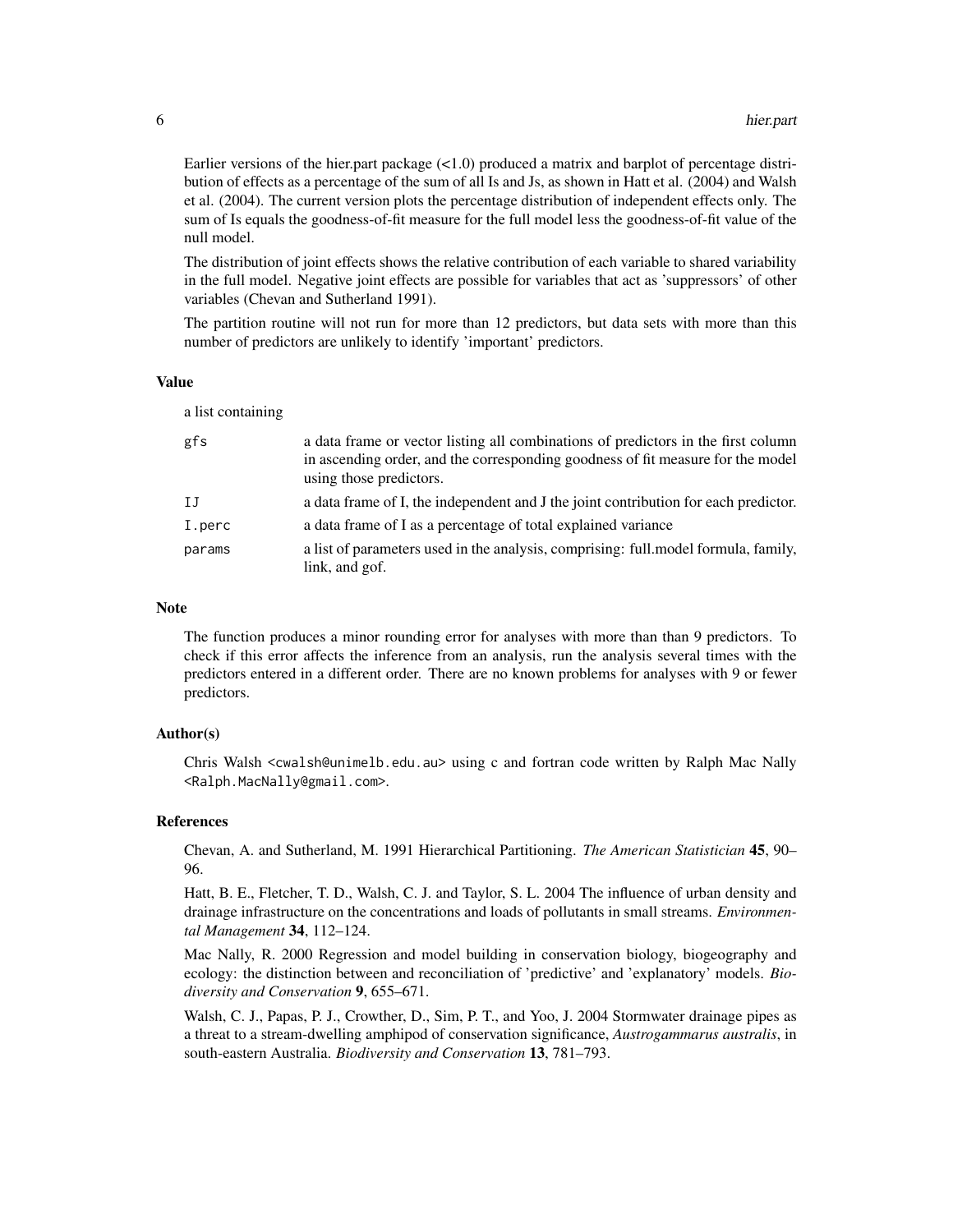#### <span id="page-6-0"></span>hier.part.data 7

#### See Also

[all.regs](#page-1-1), [partition](#page-7-1), [rand.hp](#page-9-1)

#### Examples

```
#linear regression of log(electrical conductivity) in
#streams against seven predictor variables
#describing catchment characteristics (from
#Hatt et al. 2004)
data(urbanwq)
env <- urbanwq[,2:8]
hier.part(urbanwq$lec, env, fam = "gaussian", gof = "Rsqu")
#logistic regression of an amphipod species occurrence in
#streams against four independent variables describing
#catchment characteristics (from Walsh et al. 2004).
data(amphipod)
env1 <- amphipod[,2:5]
hier.part(amphipod$australis, env1, fam = "binomial",
          gof = "logLik")
```

```
hier.part.data Example Data for hier.part package
```
#### Description

Example data sets for hier.part package.

#### Usage

```
data(urbanwq)
data(amphipod)
data(chevan)
```
#### Details

#### urbanwq.txt

Seven catchment variables (fimp, catchment imperviousness<sup>0.25</sup>; sconn, drainage connection<sup>0.5</sup>; sdensep, septic tank density<sup>0.5</sup>; unsealden, unsealed road density; fcarea, catchment area<sup>0.25</sup>; selev, elevation<sup>0.5</sup>; amgeast, longitude) and median baseflow concentrations of three water quality variables in sixteen streams draining 16 independent subcatchments (ldoc, log(dissolved organic carbon); lec, log(electrical conductivity); lnox, log(nitrate/nitrite). Data from Hatt et al. (2004). amphipod.txt

Presence-absence data for a stream-dwelling amphipod (Austrogammarus australis) in 58 sites, with four catchment variables (fimp, imperviousness<sup>0.25</sup>;fconn, drainage connection<sup>0.25</sup>; densep, density of septic tanks; unseal, unsealed road density). Data from Walsh et al. (2004).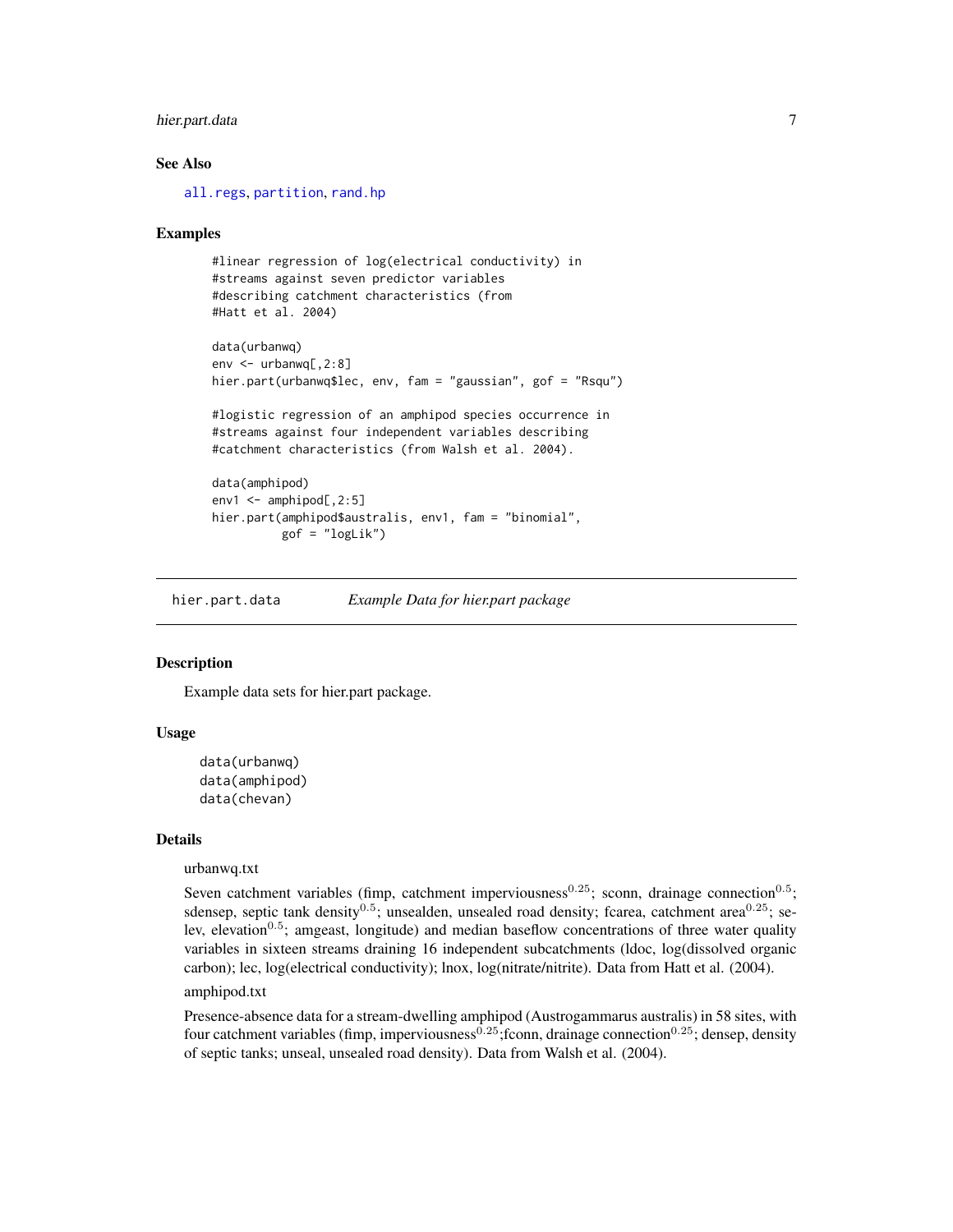#### <span id="page-7-0"></span>chevan.txt

Chi-squared (chisq) and R-squared (rsqu) for logistic and linear regression example from Chevan and Sutherland (1991).

#### Author(s)

Chris Walsh <cwalsh@unimelb.edu.au>

#### References

Chevan, A. and Sutherland, M. 1991 Hierarchical Partitioning. *The American Statistician* 45, 90– 96.

Hatt, B. E., Fletcher, T. D., Walsh, C. J. and Taylor, S. L. 2004 The influence of urban density and drainage infrastructure on the concentrations and loads of pollutants in small streams. *Environmental Management* 34, 112–124.

Walsh, C. J., Papas, P. J., Crowther, D., Sim, P. T., and Yoo, J. 2004 Stormwater drainage pipes as a threat to a stream-dwelling amphipod of conservation significance, *Austrogammarus australis*, in southeastern Australia. *Biodiversity and Conservation* 13, 781–793.

<span id="page-7-1"></span>partition *Hierarchical Partitioning from a List of Goodness of Fit Measures*

#### Description

Partitions variance in a multivariate dataset from a list of goodness of fit measures

#### Usage

```
partition(gfs, pcan, var.names = NULL)
```
#### Arguments

| gfs       | an array as outputted by the function all. regs or a vector of goodness of fit<br>measures from a hierarchy of regressions based on pcan variables in ascending<br>order (as produced by function combos, but also including the null model as the<br>first element) |
|-----------|----------------------------------------------------------------------------------------------------------------------------------------------------------------------------------------------------------------------------------------------------------------------|
| pcan      | the number of variables from which the hierarchy was constructed (maximum =<br>12)                                                                                                                                                                                   |
| var.names | an array of pean variable names, if required                                                                                                                                                                                                                         |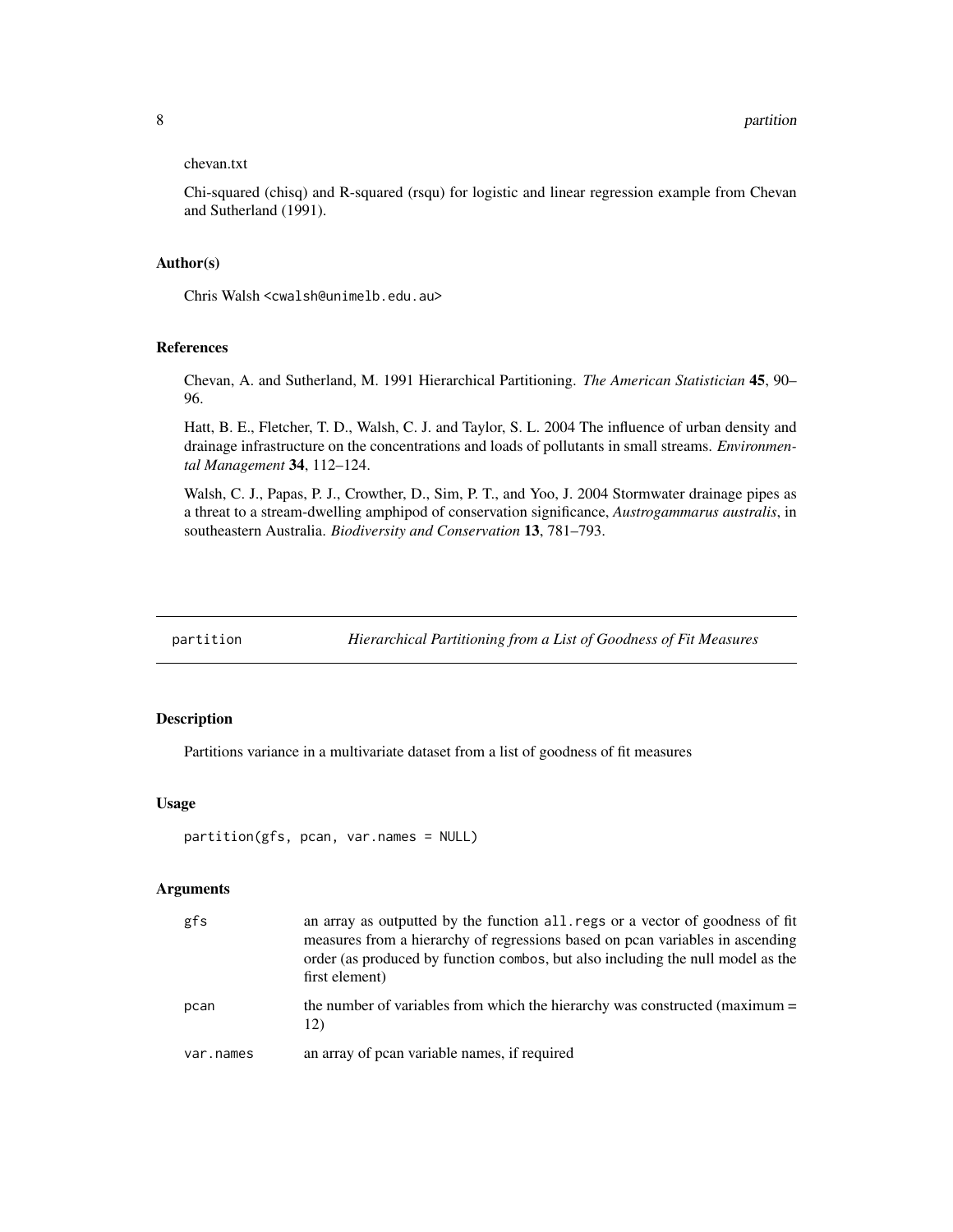#### partition to the contract of the contract of the contract of the contract of the contract of the contract of the contract of the contract of the contract of the contract of the contract of the contract of the contract of t

#### Details

This function applies the hierarchical partitioning algorithm of Chevan and Sutherland (1991) to return a simple table listing of each variable, its independent contribution (I) and its conjoint contribution with all other variables (J). The output is identical to the function hier.part, which takes the dependent and independent variable data as its input.

Note earlier versions of partition (hier.part<1.0) produced a matrix and barplot of percentage distribution of effects as a percentage of the sum of all Is and Js, as portrayed in Hatt et al. (2004) and Walsh et al. (2004). This version plots the percentage distribution of independent effects only. The sum of Is equals the goodness of fit measure of the full model minus the goodness of fit measure of the null model.

The distribution of joint effects shows the relative contribution of each variable to shared variability in the full model. Negative joint effects are possible for variables that act as suppressors of other variables (Chevan and Sutherland 1991).

At this stage, the partition routine will not run for more than 12 independent variables.

#### Value

a list containing

| gfs    | a data frame listing all combinations of predictor variables in the first column in<br>ascending order, and the corresponding goodness of fit measure for the model<br>using those variables |
|--------|----------------------------------------------------------------------------------------------------------------------------------------------------------------------------------------------|
| IJ     | a data frame of I, the independent and J the joint contribution for each predictor<br>variable                                                                                               |
| I.perc | a data frame of I as a percentage of total explained variance                                                                                                                                |
| J.perc | a data frame of J as a percentage of sum of all Js                                                                                                                                           |

#### Note

The function produces a minor rounding error for hierarchies constructed from more than 9 variables. To check if this error affects the inference from an analysis, run the analysis several times with the variables entered in a different order. There are no known problems for hierarchies with 9 or fewer variables.

#### Author(s)

Chris Walsh <cwalsh@unimelb.edu.au> using c and fortran code written by Ralph Mac Nally <Ralph.MacNally@gmail.com>.

#### References

Chevan, A. and Sutherland, M. 1991 Hierarchical Partitioning. *The American Statistician* 45, 90– 96.

Hatt, B. E., Fletcher, T. D., Walsh, C. J. and Taylor, S. L. 2004 The influence of urban density and drainage infrastructure on the concentrations and loads of pollutants in small streams. *Environmental Management* 34, 112–124.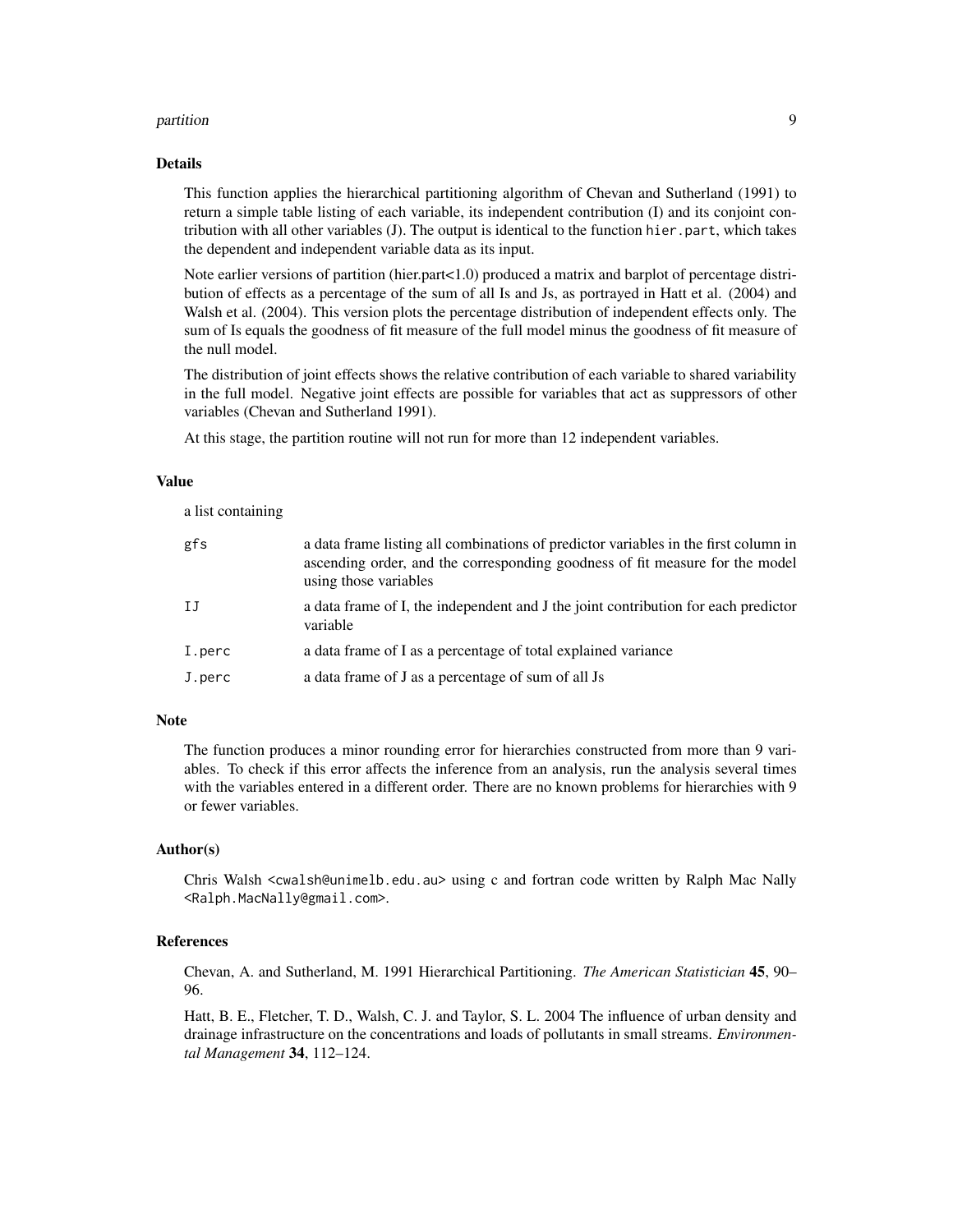#### See Also

[all.regs](#page-1-1), [partition](#page-7-1), [rand.hp](#page-9-1)

#### Examples

```
#linear regression of log(electrical conductivity) in streams
#against seven independent variables describing catchment
#characteristics (from Hatt et al. 2004).
```

```
data(urbanwq)
env <- urbanwq[,2:8]
gofs <- all.regs(urbanwq$lec, env, fam = "gaussian",
gof = "Rsqu", print.vars = TRUE)
partition(gofs, pcan = 7, var.names = names(urbanwq[, 2, 8]))
```
#hierarchical partitioning of logistic and linear regression #goodness of fit measures from Chevan and Sutherland (1991).

data(chevan) partition(chevan\$chisq, pcan = 4) partition(chevan\$rsqu, pcan = 4)

<span id="page-9-1"></span>

#### rand.hp *Randomization Test for Hierarchical Partitioning*

#### Description

Randomizes elements in each column in xcan and recalculates hier.part num.reps times

#### Usage

```
rand.hp(y, xcan,
       family = c("gaussian", "binomial", "Gamma", "inverse.gaussian",
                  "poisson", "quasi", "quasibinomial", "quasipoisson",
                  "beta", "ordinal"),
       link = c("logit", "probit", "cloglog", "cauchit", "loglog"),
       gof = c("Rsqu", "RMSPE", "logLik"),num.reps = 100,
       ...)
```
#### **Arguments**

| V      | a vector containing the dependent variables                                                                                                                                                                                                                                                                                                        |
|--------|----------------------------------------------------------------------------------------------------------------------------------------------------------------------------------------------------------------------------------------------------------------------------------------------------------------------------------------------------|
| xcan   | a data frame containing the n independent variables                                                                                                                                                                                                                                                                                                |
| family | a character string naming a family function used by stats:: glm (See stats:: family<br>for details of family functions). Valid values are "gaussian", "binomial", "Gamma",<br>"inverse.gaussian", "poisson", "quasi", "quasibinomial", "quasipoisson". Alter-<br>natively a value of "beta" will use the betareg: : betareg beta regression model, |

<span id="page-9-0"></span>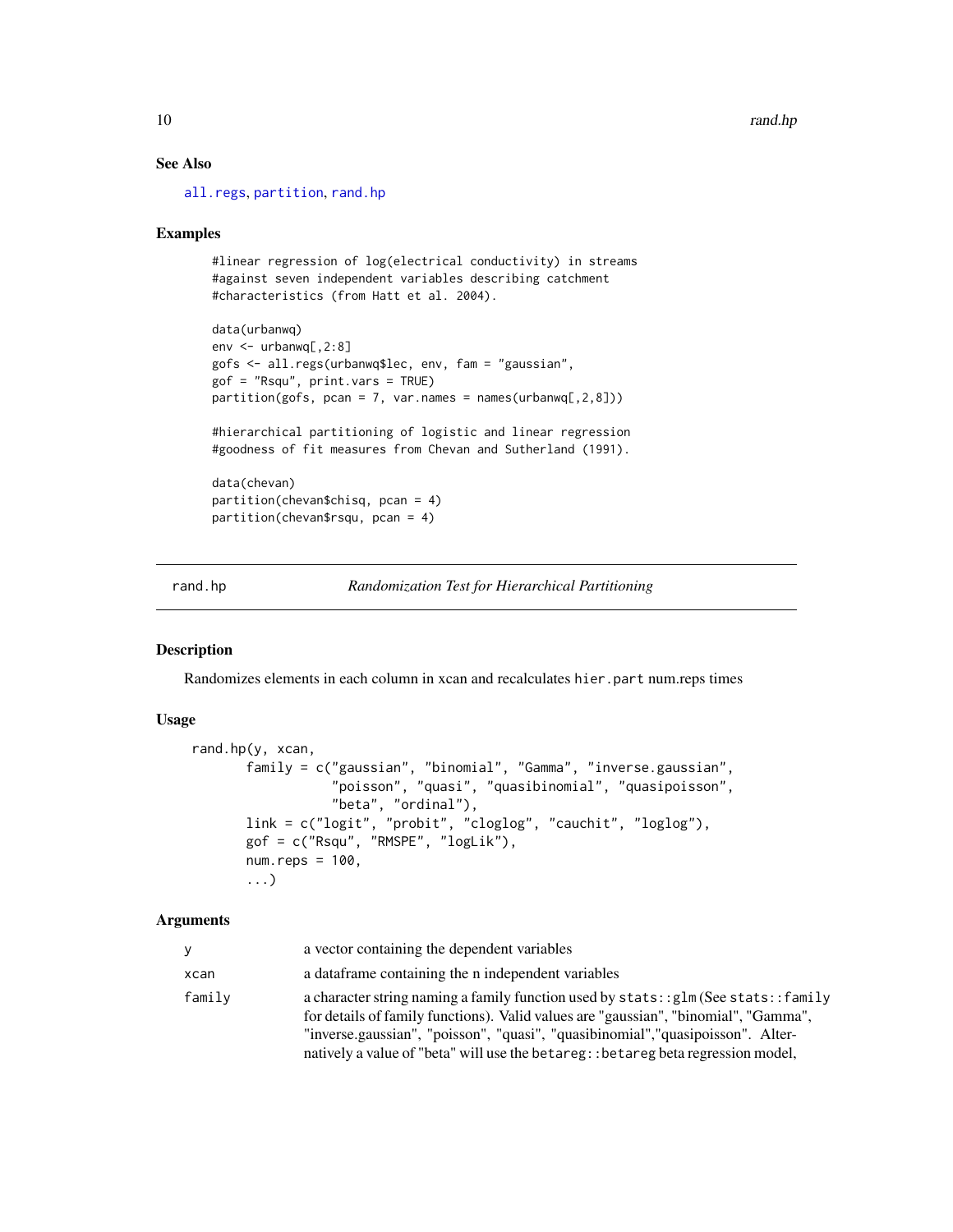|          | or "ordinal" will use the MASS::polr ordered logistic or probit regression. For<br>these last two options, a value for the link argument is required.                                                                                                                         |
|----------|-------------------------------------------------------------------------------------------------------------------------------------------------------------------------------------------------------------------------------------------------------------------------------|
| link     | character specification of the link function, only used if family = "beta" or "ordi-<br>nal". For "beta", this argument equals the "link" argument in betareg:: betareg.<br>For "ordinal", it equals the "method" argument in $MASS$ : : polr, where "logit" =<br>"logistic". |
| gof      | Goodness-of-fit measure. Currently "RMSPE", Root-mean-square 'prediction'<br>error, "logLik", Log-Likelihood or "Rsqu", R-squared. R-squared is only appli-<br>cable if $family = "Gaussian".$                                                                                |
| num.reps | Number of repeated randomizations                                                                                                                                                                                                                                             |
| .        | additional arguments to passed to glm, betareg: : betareg, or MASS: : polr                                                                                                                                                                                                    |
|          |                                                                                                                                                                                                                                                                               |

#### Details

This function is a randomization routine for the hier.part function which returns a matrix of I values (the independent contribution towards explained variance in a multivariate dataset) for all values from num.reps randomizations. For each randomization, the values in each variable (i.e each column of xcan) are randomized independently, and hier.part is run on the randomized xcan. As well as the randomized I matrix, the function returns a summary table listing the observed I values, the 95th and 99th percentile values of I for the randomized dataset.

#### Value

a list containing

| Irands | matrix of num.reps $+1$ rows of I values for each predictor variable. The first<br>row contains the observed I values and the remaining num.reps rows contains<br>the I values returned for each randomization.                                                                                                                                         |
|--------|---------------------------------------------------------------------------------------------------------------------------------------------------------------------------------------------------------------------------------------------------------------------------------------------------------------------------------------------------------|
| Iprobs | data.frame of observed I values for each variable, Z-scores for the generated<br>distribution of randomized Is and an indication of statistical significance. Z-<br>scores are calculated as (observed - mean(randomizations))/sd(randomizations),<br>and statistical significance (*) is based on upper 0.95 confidence limit ( $Z \ge$ =<br>$1.65$ ). |

#### Author(s)

Chris Walsh <cwalsh@unimelb.edu.au>.

#### References

Hatt, B. E., Fletcher, T. D., Walsh, C. J. and Taylor, S. L. 2004 The influence of urban density and drainage infrastructure on the concentrations and loads of pollutants in small streams. *Environmental Management* 34, 112–124.

Mac Nally, R. 2000 Regression and model building in conservation biology, biogeography and ecology: the distinction between and reconciliation of 'predictive' and 'explanatory' models. *Biodiversity and Conservation* 9, 655–671.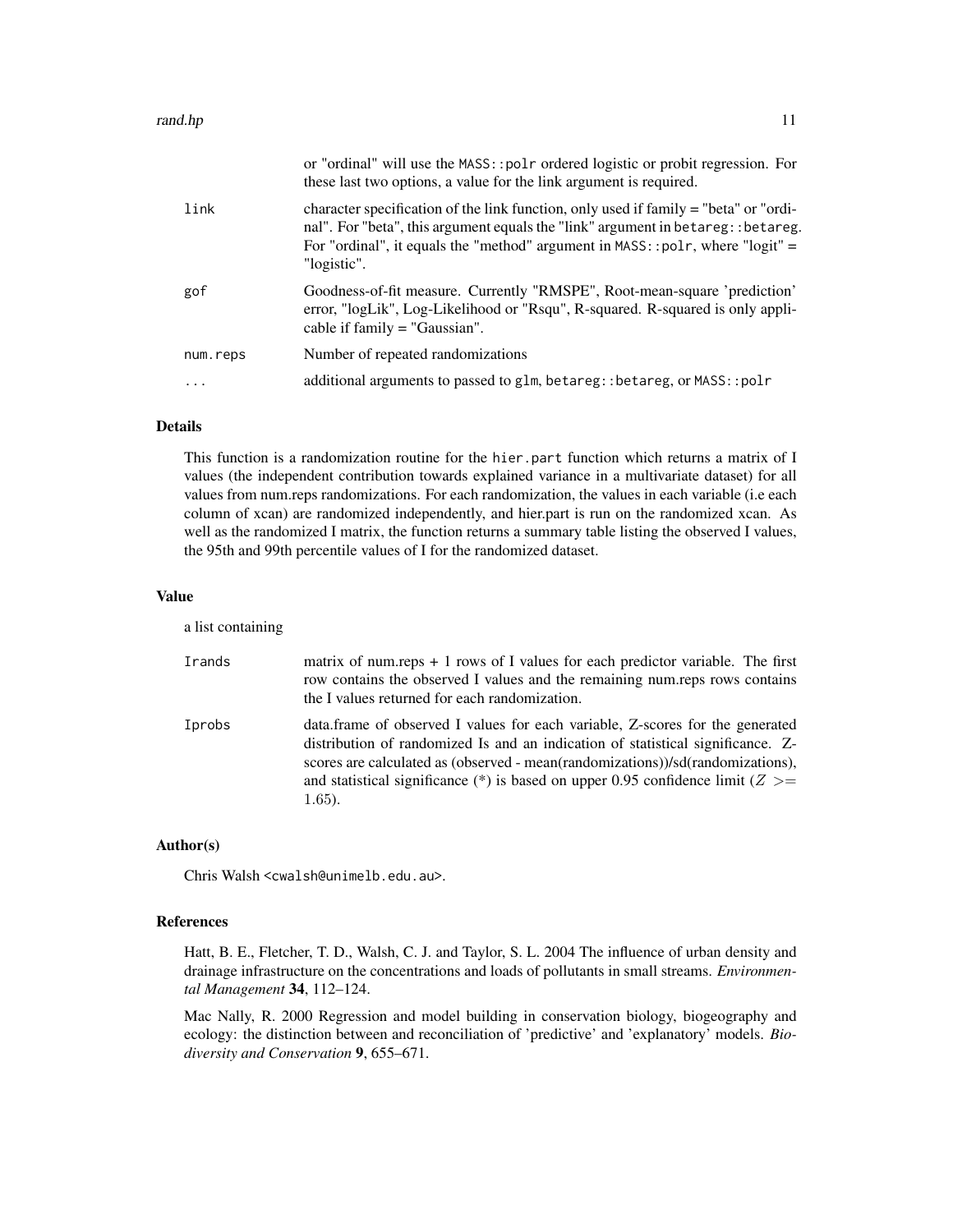<span id="page-11-0"></span>Mac Nally, R. 2002 Multiple regression and inference in conservation biology and ecology: further comments on identifying important predictor variables. *Biodiversity and Conservation* 11, 1397– 1401.

Walsh, C. J., Papas, P. J., Crowther, D., Sim, P. T., and Yoo, J. 2004 Stormwater drainage pipes as a threat to a stream-dwelling amphipod of conservation significance, *Austrogammarus australis*, in southeastern Australia. *Biodiversity and Conservation* 13, 781–793.

#### See Also

[hier.part](#page-4-1), [partition](#page-7-1)

#### Examples

```
#linear regression of log(electrical conductivity) in streams
#against four independent variables describing catchment
#characteristics (from Hatt et al. 2004).
```

```
## Not run: data(urbanwq)
env <- urbanwq[,2:5]
rand.hp(urbanwq$lec, env, fam = "gaussian",
gof = "Rsqu", num.reps = 999)$Iprobs
```

```
## End(Not run)
```
#logistic regression of an amphipod species occurrence in #streams against four independent variables describing #catchment characteristics (from Walsh et al. 2004).

```
## Not run: data(amphipod)
env1 \leq amphipod[, 2:5]
rand.hp(amphipod$australis, env1, fam = "binomial",
gof = "logLik", num.reps = 999)$Iprobs
```
## End(Not run)